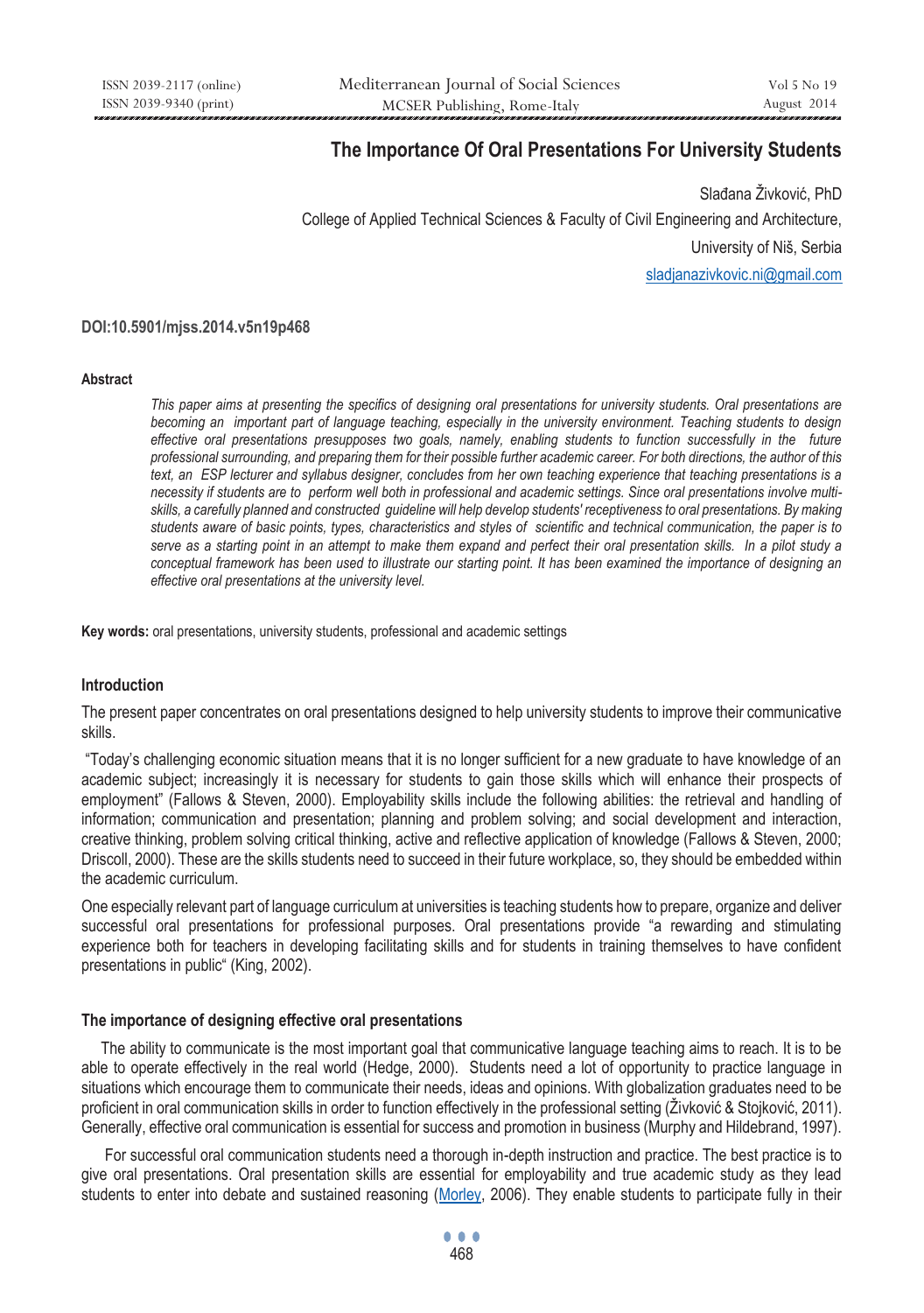| ISSN 2039-2117 (online) | Mediterranean Journal of Social Sciences | Vol 5 No 19 |
|-------------------------|------------------------------------------|-------------|
| ISSN 2039-9340 (print)  | MCSER Publishing, Rome-Italy             | August 2014 |

learning, demonstrate their ability to communicate, and help them develop competencies in an area of their future working places. They demonstrate one of the most successful way ''to get the student's attention, encourage curiosity, create challenges" (Hutchinson and Waters, 1987).

 The study of presentation techniques is a chance for students to gain insight into knowledge and skills that make a good lecturer which often turns to become their vocation. The mastery of the subject topic and the good will to interact with others will allow them to actually enjoy sharing their knowledge in a constructive way both for their audience and themselves with structured planning and organization.

 Teaching principles of oral presentations at university level is an especially relevant curriculum segment and is done with the ultimate purpose of better communicating professional knowledge to other professionals and to non specialists (Živković & Stojković, 2013). Every professional is involved in some aspects of communication which usually involve gathering, analyzing, and distributing scientific and/or technical information efficiently and accurately for specific audiences.

 Teaching students to design effective presentations implies developing their insightful and well-trained thinking strategies that can produce clarity in communication without oversimplifying scientific or vocational issues. The results are substantive, which means improving the quality of presentation actually improves the quality of thought, and vice versa.

 Students can gain knowledge not only from the research they and other students perform, but also by observing the other presenters' strengths and weaknesses to develop better communication and presentation skills" (Girard & Trapp, 2011). According to Girard & Trapp (2011) the potential benefits of students' oral presentations include:

greater class interaction and participation,

increased interest in learning,

new perspectives not covered otherwise,

improvement in communication and presentation skills.

 Oral presentations represent an opportunity for developing real-world communications as well as leadership skills (King, 2002).

Among the many advantages of designing oral presentations for students are (King, 2002):

bridging the gap between language study and language use;

using the four language skills in a naturally integrated way;

helping students to collect, inquire, organize and construct information;

enhancing team work;

helping students become active and autonomous learners.

 Students are involved in their own learning process as active participants, they are engaged in real-world experience, and they build creative and critical thinking and problem-solving skills as important characteristics for success in the 21st century. The final goal is to help students maximize their potential, both personally and professionally.

#### **Supporting students to develop better communication and presentation skills**

 Gray (2010) argues that communication skills must be transferred from the classroom to the workplace. Today's business graduates are expected to have solid communication skills. Graduates are expected to enter industry with the ability to communicate effectively. In that way, university must provide students with communication skills demanded by employers (Russ, 2009). Communication skills are required by students (future specialists) whether they are expected to give presentations at conferences, symposia or other meetings. In order to be effective communicators, innovators, critical thinkers and problem solvers today's students "enhance their skills and capacities by improving their means of linking their skills and capacities to the world market" (Reich, 1991). Because of the necessity for these skills, students need instructions and guidance in preparing, organizing and delivering oral presentations.

 Students' oral presentations are a common part of many courses at colleges and universities as they are one of the ways to improve learning of course material. Despite the positive aspects of using presentations in the classroom, some students may show resistance to do extra work, have fear in public speaking, and display boredom while sitting through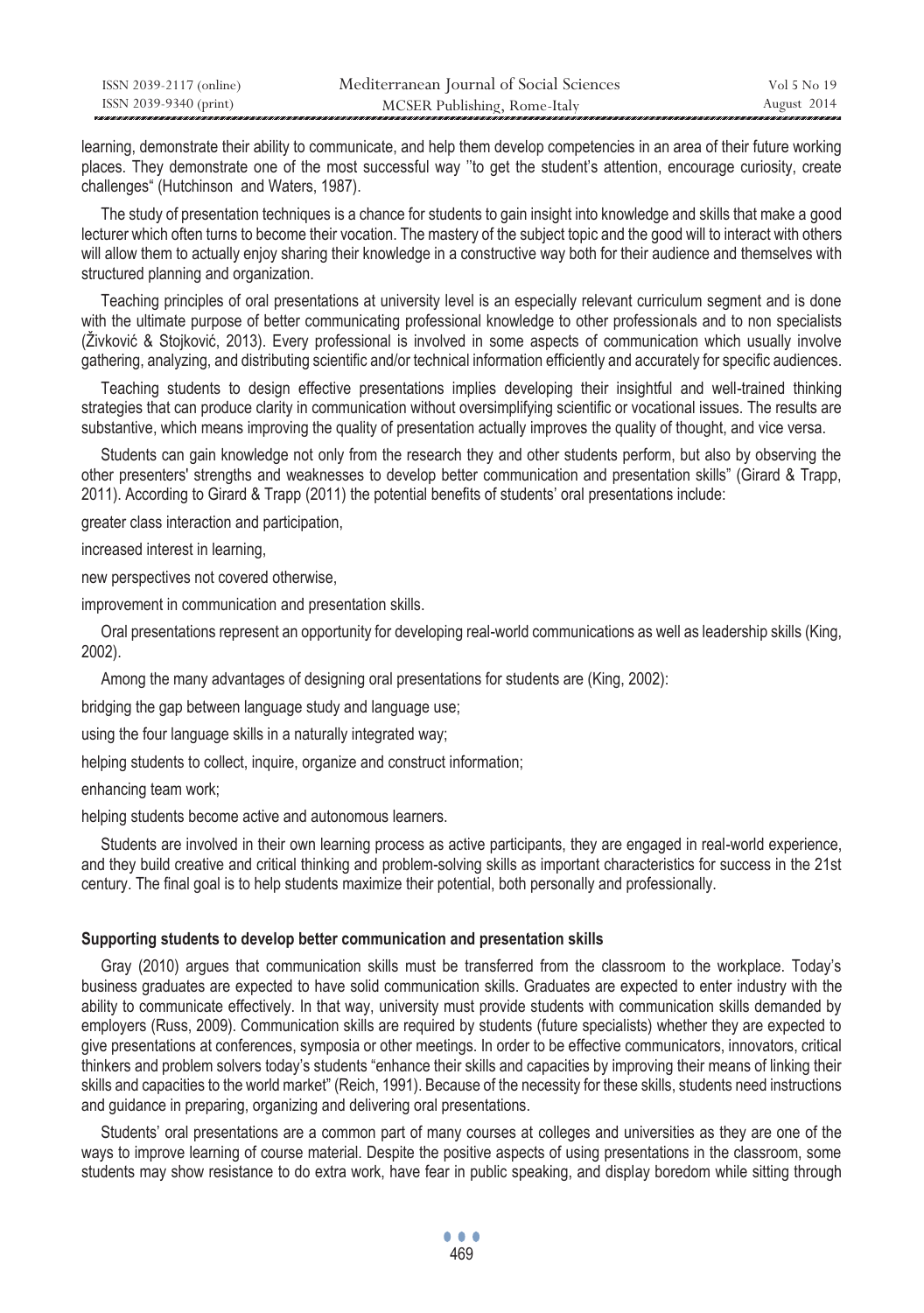| ISSN 2039-2117 (online) | Mediterranean Journal of Social Sciences | Vol 5 No 19 |
|-------------------------|------------------------------------------|-------------|
| ISSN 2039-9340 (print)  | MCSER Publishing, Rome-Italy             | August 2014 |

others' presentations if they are not engaged with the experience. Therefore, such students may have generally negative beliefs about giving classroom presentations (Girard & Trapp, 2011).

 But, on the other hand, if properly guided and organized, oral presentations provide a learning experience and teach lifelong skills that will be beneficial to students in all school subjects, and later in their careers (Meloni & Thompson, 1980).

#### **Basic instructional design**

 Since oral presentations involve multi-skills, a carefully planned and constructed guideline will help develop students' receptiveness to these presentations. Listing instructional objectives and explaining reasons for this activity can increase student participation and may always result in a heightening of satisfaction and achievement.

 The fundamental purpose of scientific discourse is not the mere presentation of information and thought, but rather its actual communication (Gopen, 1990). The fact is that oral presentations are much more than a simple delivery of one's scientific of professional knowledge. The preconditions of an effective, but most importantly good oral presentations are many. Sole mastery of the required knowledge is insufficient in this case. The success largely depends on judging all the specifics of the situation and responding to those properly, and the impression one gives as a person. An oral presentation should never be a monologue, but an active dialogue in which verbal communication is not the only constituent.

 The content element of the presentation includes aspects that need to be assessed such as knowledge shown, logical appeal, fielding of objections, questions posed, improvisation shown, and conclusion (Carroll, 2005). Separating your presentation into meaningful sections achieves some of the cognitive work for your audience (Platow, 2002).

The important aspects of spoken presentations are the following:

1. Introduction,

- 2. The main body (Methods, Results),
- 3. Conclusion (Discussion).

1. Introduction – Greet the audience, Introduce yourself, Explain the purpose of your talk – Start by introducing the topic, Outline the main points - State your purpose and announce the outline of your presentation in very simple, precise language. A good introduction will capture an audience's attention.

2. The main body (methods, results) – Move to a point – outline your talk, State main ideas clearly and present examples, Introduce a visual aid Use visual aids to engage the interest of your audience. The information in the body needs to be well-structured. Decide on an organizing principle. It could be by chronological order, theme or order of importance.

3. Conclusion (Discussion) – Conclude your talk, Summarize the main points, Invite questions and comments.

The facts that need close attention are the following:

#### **a. Identify the audience**

The first thing to be done when preparing a spoken presentation is to identify the audience as precisely as possible (experts, technicians, executives, nonspecialists). Different audiences require and are prepared for different amount and depths of information. The success of a presentation depends on knowing those in advance.

#### **b. Determine the aims of presentation**

The presentation can have one of these aims: to inform, to persuade, to teach. Depending on these, the structure and the shape of the presentation will vary significantly.

#### **c. Shape the presentation**

Students should gain the mastery of organizing and selecting their arguments or pieces of information so as to respect the time allotted. Also, for the sake of their assertiveness they should familiarize themselves with the physical space for their presentation and visualize their movements within. The organization will depend on the overall purpose of the talk, but basically it may be of the following kinds: classifications, cause and effect, problem and solution, experimentation.

d. Introduce appropriate visual aids. The main thing is to encourage students to use support material and visual aids. When designing a visual, students should consider its effect on the audience. To help the audience follow the presentation, it is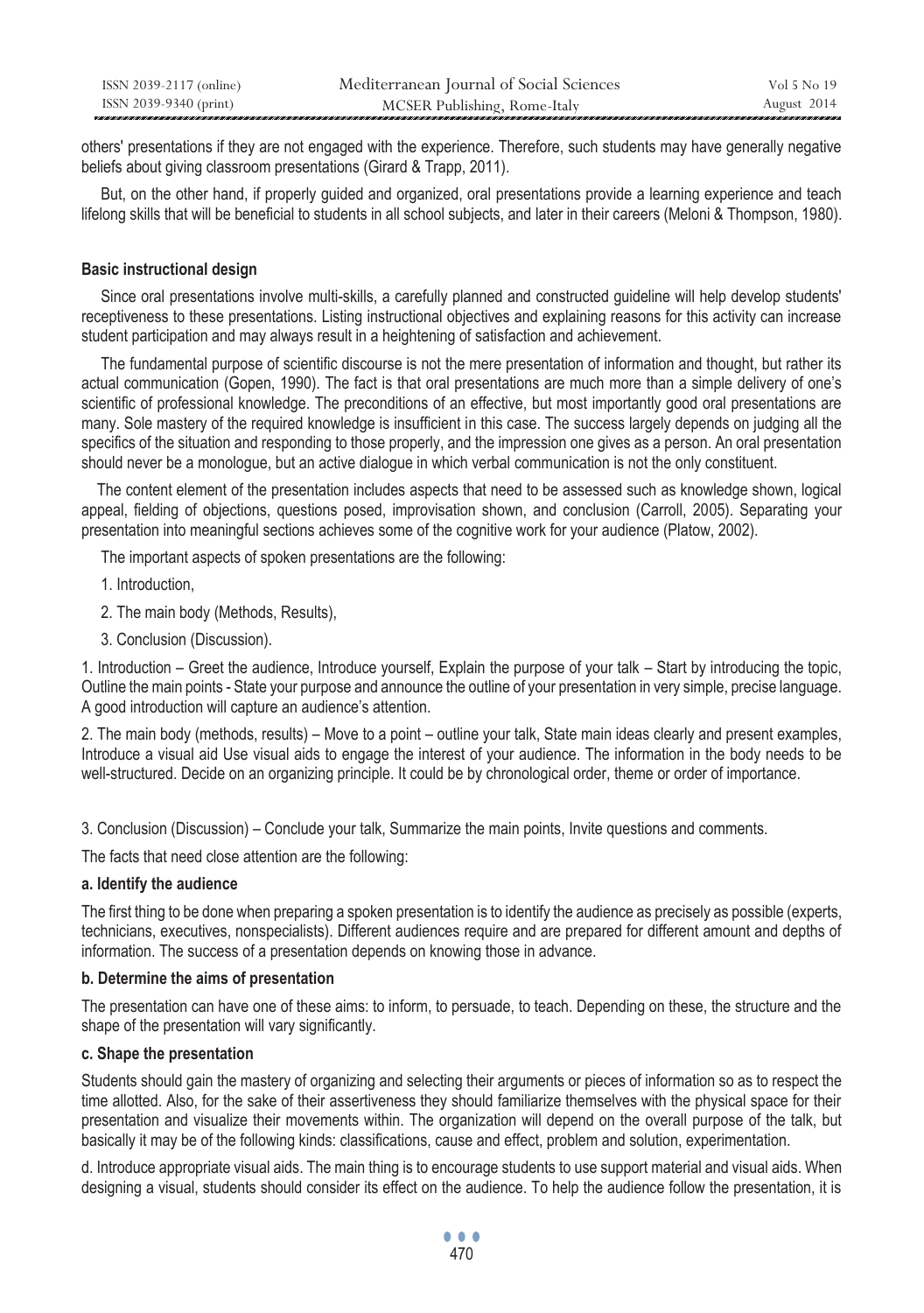| ISSN 2039-2117 (online) | Mediterranean Journal of Social Sciences | Vol 5 No 19 |
|-------------------------|------------------------------------------|-------------|
| ISSN 2039-9340 (print)  | MCSER Publishing, Rome-Italy             | August 2014 |

a good idea to use some of the visual aids: Slides, LCD and DLP Projectors, Laptops, LCD panels, Video, Multimedia, Laser Pointers, Lapel Microphones. There are a great many presentation tools available to presenters. "Even the simplest visual aid can provide a grasp of the structure and direction of the argument, which will help the listeners to understand and remember" (Turk, 1985).

Some advantages of using the visual aids (Walters and Walters, 2002):

they can contain more details,

they are good for audience participation,

they can show motion,

they are easy to modify or create,

they keep room lights up,

- they can be a concrete reminder of the message.

## **e. Gain the audience's attention**

The introduction must draw the audience's attention, identify the topic, and create expectations in the audience that the presenter will satisfy in the course of the presentation. Gain the audience's attention by connecting their needs/values/knowledge to the topic of the speech.

f. Familiarise the audience with the aim, content, and the structure of presentation

The audience should know what to expect and should be immediately persuaded that these expectations will be fulfilled. This requires clear statement of the content organization at the very beginning.

#### **g. Prepare a closing summary**

An effective conclusion develops naturally from the structure and content of the preceding material. It reaffirms the connection between the audience and the material presented.

#### **h. Delivery**

During the presentation a presenter need to:

- face the audience - maintain eye contact with the audience as much as possible,

- use natural hand gestures,

- look presentable - it means to dress well for the presentation, usually a formal outfit is preferred to show the level of professionalism. Appearance says a lot about someone's personality and confidence,

- speak in a clear and audible voice to get your presentation through to the audience even the ones sitting further away,

- pause periodically - it gives your audience a chance to digest your information and it also gives them permission to participate,

- be aware that nervousness is to be expected, just should be turned into enthusiasm,

- Engage your audience - pose a question to see how much they know about the subject you are about to discuss,

- give the talk a clear, logical structure with an introduction, the main body and a conclusion,

- emphasize key words to allow your audience what they really need to pay attention to; if you speak in the same voice tone throughout the entire presentation, no one knows what is really important.

- make the visual aids clear and easy to understand,

- respond to questions politely, good-humoredly, and briefly,

- summarize your main points and give a strong concluding remark that reinforces why your information is of value.

-- invite questions from the audience at the conclusion of your presentation. A well-managed questions and answers at the end of the presentation are of real value. Encourage the presenting student to invite questions and the audience to ask them.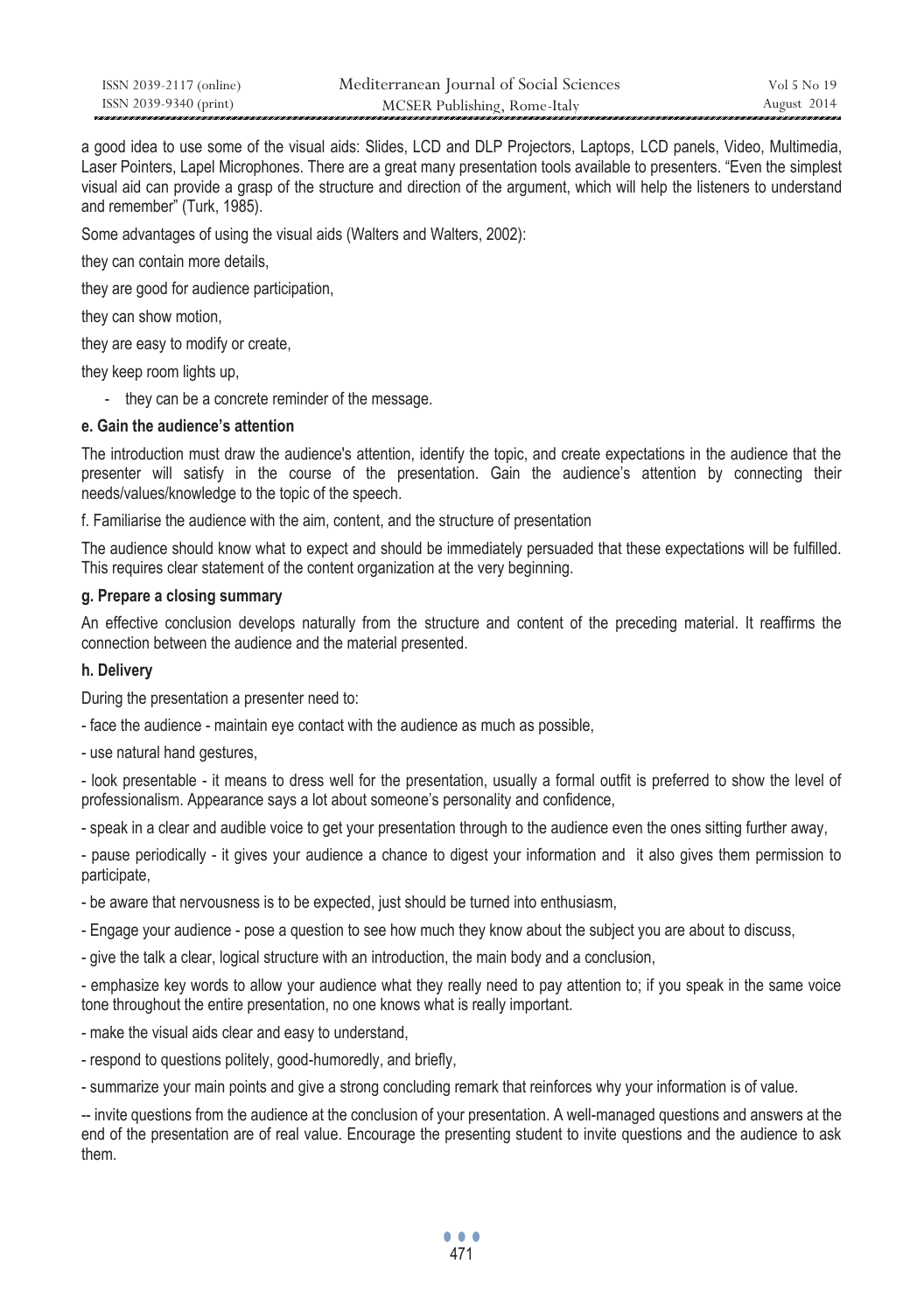| ISSN 2039-2117 (online) | Mediterranean Journal of Social Sciences | Vol 5 No 19 |
|-------------------------|------------------------------------------|-------------|
| ISSN 2039-9340 (print)  | MCSER Publishing, Rome-Italy             | August 2014 |

 As a well-known fact, English language instruction today is often one of the crucial aspects of preparing students for their vocation in a highly competitive international professional environment. Teaching principles of oral communications at university level is an especially relevant curriculum segment and is done with the ultimate purpose of better communicating professional knowledge to other professionals. Every professional is involved in some aspects of communication which usually involve gathering, analyzing, and distributing scientific and/or technical information efficiently and accurately for specific audiences.

 As a summary to all mentioned above, it is important to point out that oral presentations for academic and professional purposes need to occupy a significant part of language teaching classes. By their nature they can be taught only as an interactive kind of lecturing. Through practice work students reproduce the knowledge lectured through their own examples. The aim of such classes is practical and concrete. It is tailored according to the needs of specific professions and allows students to present the acquired academic knowledge in both academic and professional environment

How oral presentations can be effectively integrated among university students

 In a pilot study a conceptual framework has been used to illustrate our starting point. The study has grown out of a large research project investigating the significance of oral presentations in engineering classrooms.

 It has been examined how students comprehend the importance of oral presentations in the engineering course. The investigation was performed at the Faculty of Civil Engineering and Architecture in Niš, based on the sample of 85 students. The collecting of data was done in the spring semester, March, 2014. Data analysis was carried out through qualitative analysis technique. It has produced insightful results into students' perceptions of the importance of classroom oral presentations.

#### **A questionnaire method**

 For the purpose of the current study, a questionnaire method on students' attitudes (opinions, preferences and reactions) towards the significance of oral presentations in the engineering classroom has been developed. It has been investigated the impact of oral presentations on students' performance in English classes. It aims at finding students' attitudes towards the use of oral presentations in the classroom. Finally, it is to provide teachers with some suggestions to make best use of oral presentations in their teaching with a view to enhance students' speaking skills.

## **Results**

 The research project has investigated students' perceptions of the development of their communication skills during the course. The results obtained in the study show that students perceive the significance of preparing and delivering oral presentations for successful communication in the future professional surrounding. Students' attitudes toward the use of oral presentations in English lessons can be summarized as follows:

- Students report that communication classes are more interesting and effective compared to the traditional ones. Unlike the traditional classroom model (i.e. teacher-centered pedagogy), student-centered learning requires students to take an active role in forming new understandings, and are not just passive receptors (Dunlap & Grabinger, 1995).

- Students find the importance of developing successful communication. Being able to communicate effectively is the challenge of the current global job market. Communicating and thus connecting with colleagues and business partners is an essential skill in career development.

- Students report that through collaboration with colleagues they are engaged in learning that is authentic, holistic, and challenging. Importantly, through collaboration with their colleagues, students develop skills that prepare them to deal with situations and problems they will encounter in the workplace.

- Students claim that discussions within the class provide them with the opportunity to practice sharing their experiences with their colleagues. According to Kennedy (2007) in-class debates are a means (for students) to cultivate both critical thinking and oral communication skills.

- They share ideas with each other and help each other build elaborate and refined knowledge structures (Dunlap & Grabinger, 1995). They will have to present new ideas or progress reports to their colleagues, or they will share the findings of their researches with their peers (Platow, 2002). This is contrary to traditional classroom settings in which learning is based on repetition of activities, and the subjects are guided by a textbook only.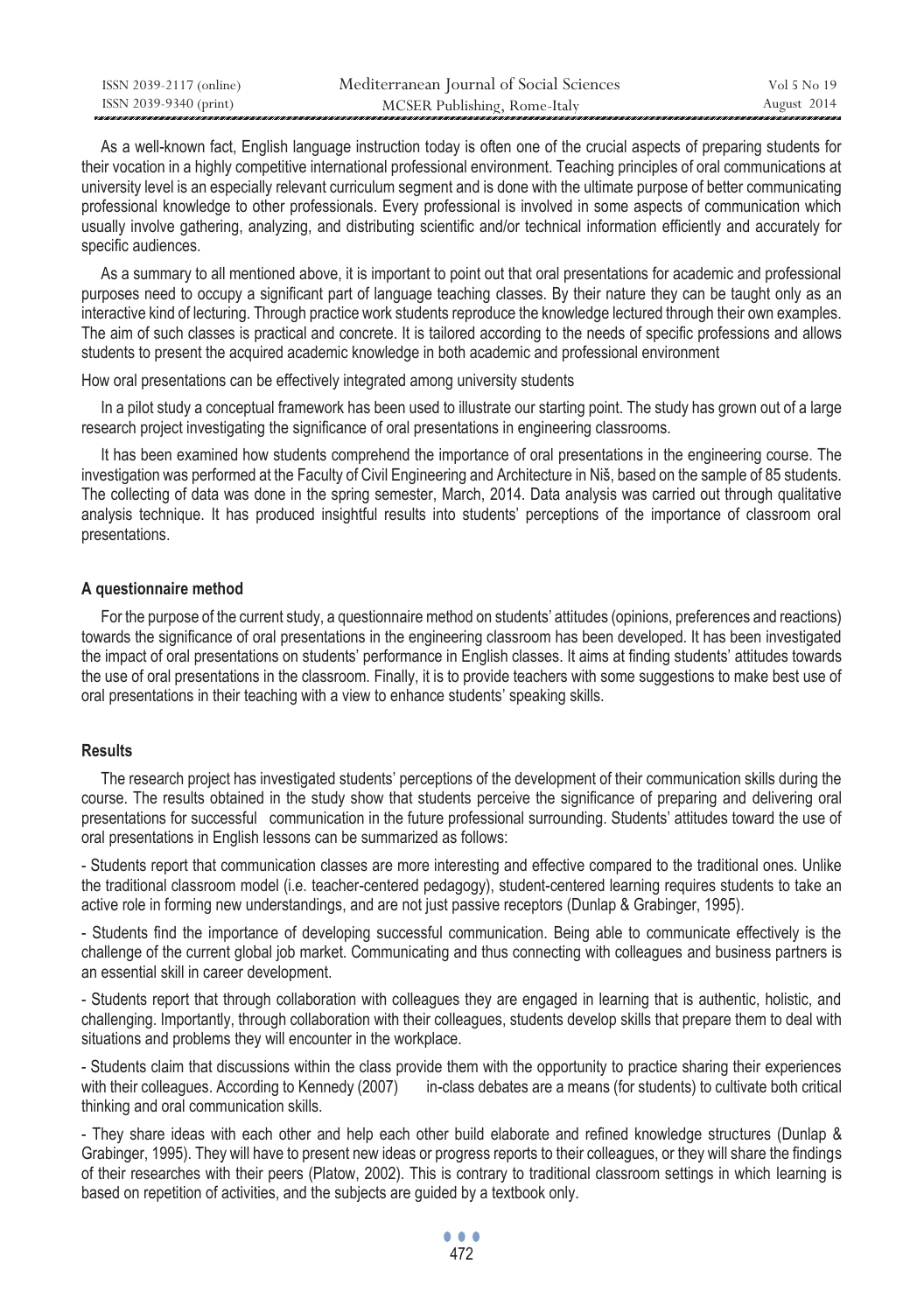| ISSN 2039-2117 (online) | Mediterranean Journal of Social Sciences | Vol 5 No 19 |
|-------------------------|------------------------------------------|-------------|
| ISSN 2039-9340 (print)  | MCSER Publishing, Rome-Italy             | August 2014 |

- Students (future specialists) are aware of the fact that knowledge is not enough to be successful in today's world. They report they are given the chance to promote creativity and innovation by giving oral presentations. They are allowed to explore different perspectives and ways of looking at problems. The development of these skills is important for students to be able to solve the complex problems facing society in the future.

- Students comment that there are various ways of demonstrating their learning in the classroom. The potential benefits of such activities include greater class interaction and participation, increased interest in learning and improvement in communication. More specifically, rich learning activities help students think deeply about content in relevant and realistic contexts (Dunlap & Grabinger, 1995).

- Students state they enjoy these courses including activities which help their understanding of the importance of oral presentations. Students should be encouraged to search for solutions to real-world problems, and thus, they are engaged in transformative learning, leading to critical and analytical thinking which is essential for success in the 21st century.

- Students improve their organizational skills by creating oral presentations. The teacher helps them to provide needed structure, assists in becoming organized, and supports critical skills.

- Students argue that being able to make effective presentations will highlight their leadership which is important in building a successful career.

- Finally, students agree that it is a new experience and the best way to create new knowledge.

 All in all, students have a very positive attitude towards oral presentations in the classroom. In fact, they are highly positive in their beliefs about benefits and usefulness of doing oral presentations. They agree that doing oral presentations helps them learn English better and practice their speaking skills.

## **Discussion**

 This pilot study has reported on well-designed oral presentations which enable students to function successfully in the future professional surrounding. It presents a challenge to both students and the teacher.

 The challenge for the teacher is to provide a relevant framework for students upon which they construct knowledge and become active participants in the learning process. The teacher involves preparing detailed guidelines, organizing groups, helping students to select topics, guiding their research and helping them learn the use of various visual aids, providing feedback on the sequencing of ideas, and evaluating their performance (King, 2002). Importantly, the teacher is no longer perceived as the knowledge dispenser and decision maker. Instead, the teacher has become the facilitator of learning whose main task is to set goals and organize the learning process accordingly. The teacher creates social and intellectual climates, where collaborative and cooperative learning methods are supported. The teacher creates opportunities for students to interact with other learners and with the teacher as well. On the whole, the teacher is responsible for leading and coordinating the work and make learning progress easier.

 Besides, the teacher is the supporter, one who supports the learner by means of suggestions that arise out of ordinary activities, by challenges that inspire creativity, and with projects that allow for independent thinking and new ways of learning information.

 In Vygotsky's (1978) theory of constructivism, the teacher serves as the mediator who coaches and encourages students to formulate their own level of understanding.

In the Bruner's (1979) classroom, the teacher is the instructor, (direct and guide the learning process) who should try and encourage students to discover principles by themselves. The teacher and students should engage in an active dialog (Socratic learning).

 Moreover, there is a demand for the teacher in the classroom not to be only a guide, organizer, instructor, mediator and supporter, but, as King (2002) comments, to hold questions and answers sessions, provide feedback, and evaluation of students performance.

 We have to agree with Crystal (2003) who claims that the actor and the teacher inhibit the same stable. They both have to put on a show (the actor on a stage and the teacher in the classroom).

 On the other hand, students function as designers using the technology as tools for analyzing the world, accessing information, interpreting and organizing their personal knowledge, and representing what they know to others (Jonassen, 1994). Students must be given opportunities to be active in ways that will promote self-direction, creativity and critical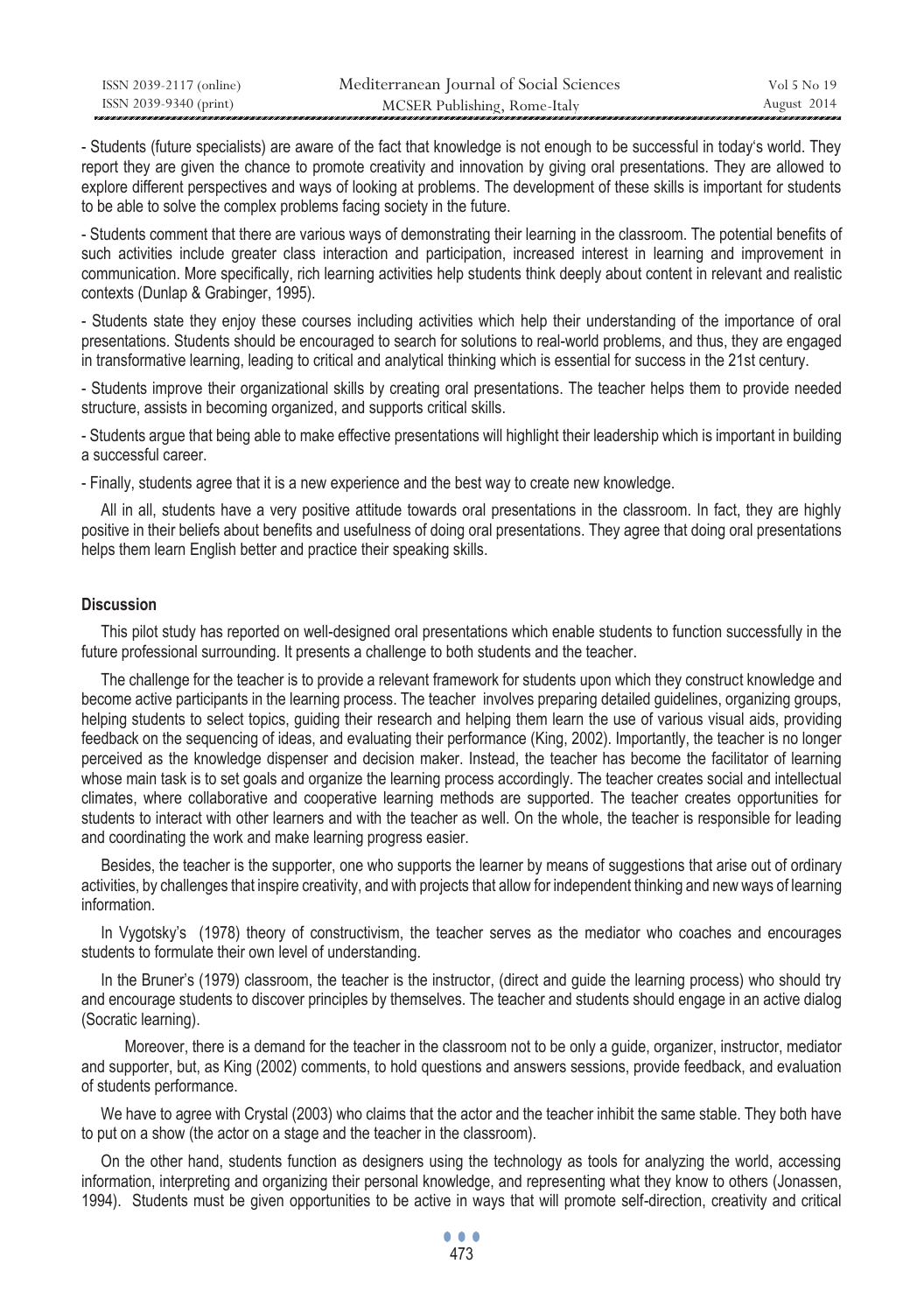| ISSN 2039-2117 (online) | Mediterranean Journal of Social Sciences | Vol 5 No 19 |
|-------------------------|------------------------------------------|-------------|
| ISSN 2039-9340 (print)  | MCSER Publishing, Rome-Italy             | August 2014 |

analysis of problems requiring a solution (Jonassen, 1994). "Learning becomes a continuous, life-long process which results from acting in situations" (Brown et al., 1989).

 It has been observed by Kim et al. (1999) that students have more positive attitude towards learning as they share their experiences with their peers and the teacher, as well as they experience increasing discussions in the classroom. Brown (1996) has proved that oral presentations help students to work collaboratively and make it easier to focus on a specific area useful for future work.

 Students are encouraged to search for solutions to real-world problems, and thus, they are engaged in transformative learning, leading to critical and analytical thinking which is essential for success in the 21st century.

#### **Conclusion**

 Today's global, competitive and rapidly changing world needs young people who are flexible, active, innovative and creative in problem solving and decision making, who can communicate effectively and work collaboratively. It needs young people to develop their potential as individuals and to be prepared for the unique demands of the 21st century world. The ability to communicate is important in order to be able to operate effectively in the real world (Hedge, 2000).

 Students need a lot of opportunity to develop and practice communication skills. Communication skills are required by students (future specialists) whether they are expected to give presentations at conferences, symposia or other meetings. Because of the necessity for these skills, students need instructions and guidance in preparing, organizing and delivering oral presentations. Oral presentations have become a useful and effective way to increase students' awareness of communication skills. Thus, students' presentations become an important element in delivering positive learning experiences. They are an integral part of almost every professional environment, as professionals need to communicate with other professionals at meetings, seminars, conferences.

 So, teaching students to design effective oral presentations implies training them insightful and well-trained thinking strategies. Improving the quality of presentation actually improves the quality of thought, and vice versa. This is the ultimate result of a successful presentation. This innovative framework provides a holistic approach in assessing a student's performance based on the content and the delivery of their presentation (Carroll, 2006).

## **References**

Brown, J. S., Collins, A., & Duguid, P. (1989). "Situated cognition and the culture of learning". Educational Researcher, 18 (1), 32-41.

Brown, D. L. (1996). Kids, computers and constructivism. Journal of Instructional Psychology, 23 (3), 189-196.

Bruner, Jerome. Actual Minds, Possible Worlds. Cambridge, MA: Harvard University Press, 1986.

Carroll, C. (2005). "Assessing Project-Based Learning: A case study of an undergraduate selling and sales management module at the

University of Limerick" in Barrett, T., Mac Labhrainn, I., Fallon, H. (Eds). Handbook of Enquiry and Problem-based Learning.

Galway: All Ireland Society for Higher Education, and Centre for Excellence in Learning and Teaching, NUI Galway, pp.95- 102.

Carroll, C. (2006). Enhancing Reflective Learning through Role-Plays: The Use of an Effective Sales Presentation Evaluation Form in Student Role-Plays. Marketing Education Review, 16 (1), 9-13.

Crystal, D. (2003). English as a global language (2nd ed). Cambridge: Cambridge University Press.

Driscoll, M. P. (2000). Psychology of Learning for Instruction. (2nd ed.). Needham Heights, MA: Allyn & Bacon.

Dunlap, J, C., & Grabinger, S. (1996). "Rich Environments for Active Learning in Higher Education". Constructivist Learning Models in

Higher Education. B.G. Wilson (ED.) Englewood Cliffs, Educational Technology Publication: NJ.

Fallows, S. & Steven, C. (2000). Building Employability Skills into the Higher Education Curriculum: A University-wide Initiative. Education& Training, 42(2), 75-83.